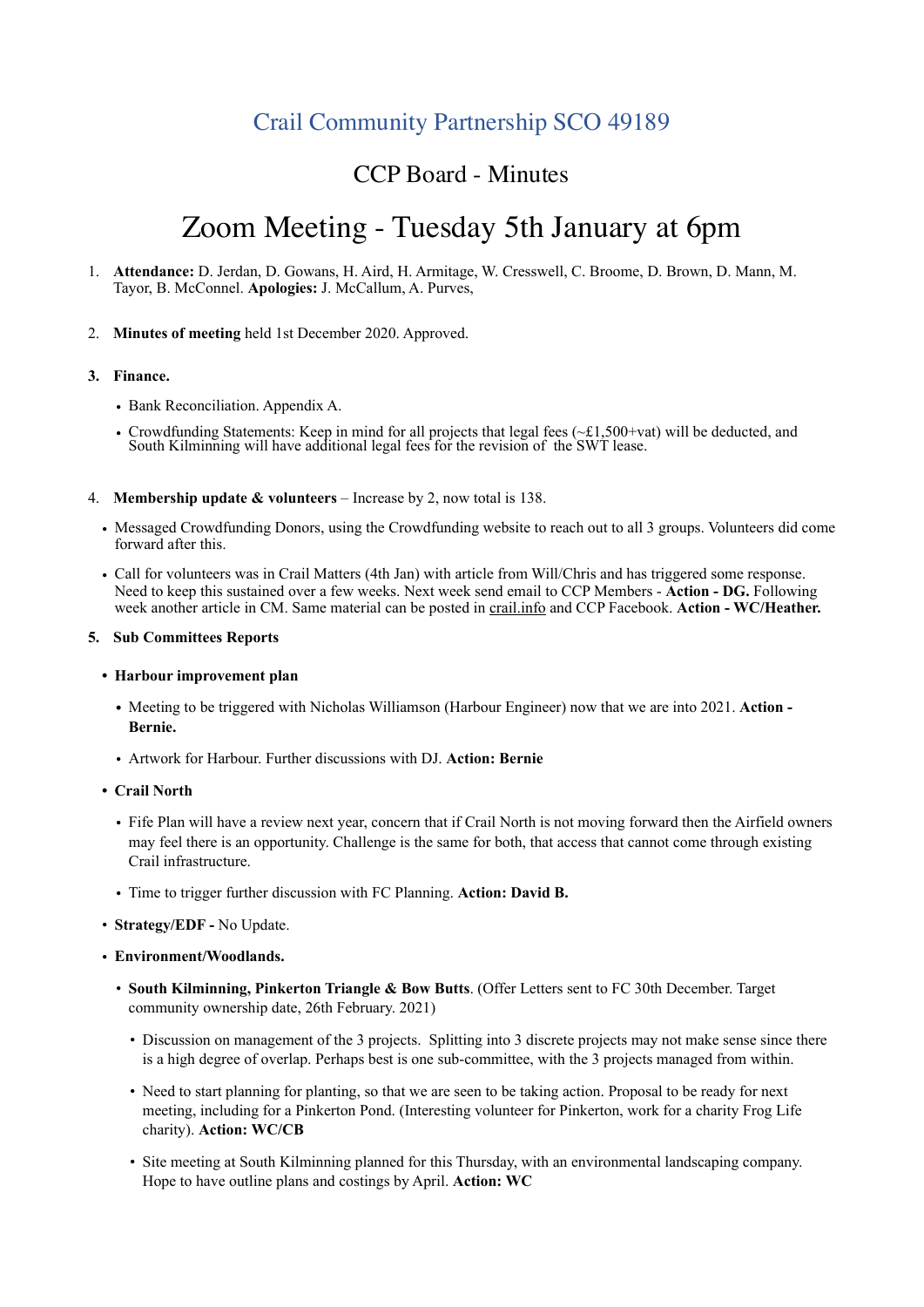• **Victoria Gardens.** 17 volunteers, meeting planned for 16th January. Application has been made to Common Good fund for first year, but feedback is that CCGF should not be used for recurring costs. So alternate method for 2022.

## 6. **Community Assets**

- **Community Hall** (Offer Letter sent to FC 30th Dec. Target community ownership date 26th February 2021.)
- Last CCH Sub-committee meeting, minutes in Appendix B. Proposal for pricing schedule will be presented at CCP February meeting. **Action: DB**
- Offer Letter included a statement on FC completing the outstanding exterior work that FC have submitted for planning approval. No feedback yet on plans for repairing the leak. **Action: DG.**
- Need access to hall to permit Aird's to offer feedback on the heating system and roofing. **Action: DG.**
- From FC. **"**The heating is seldom switched off as it takes ages to maintain an adequate room temp. Our buildings are always available for emergency use should a serious situation arise in Crail, for example, if a street had to be relocated due to a gas leak or fire." This prompts the question of whether this may be a long term requirement for CCP, and if funding is available for this. **Action: DG.**
- Kitchen. Hardies surveyor visited CCH before Christmas. The main problem in his view is the glazed screen. He suggested we modify the screen to create hatche(s), awaiting further information. **Action: DM.**
- Employment discussions moving but not finalised. **Action: DG.**

## **7. Business and Tourism**

• **Crail Food Trail** - Draft in early 2021, and publication in March.

## 8. **Website/Publicity**

• Some progress being made with businesses signing up. Looking at Donations application for CCH website. **Action: HA/DG**

## **9. AOCB**

**10. Next meeting Tuesday 2nd February 2021 at 6pm**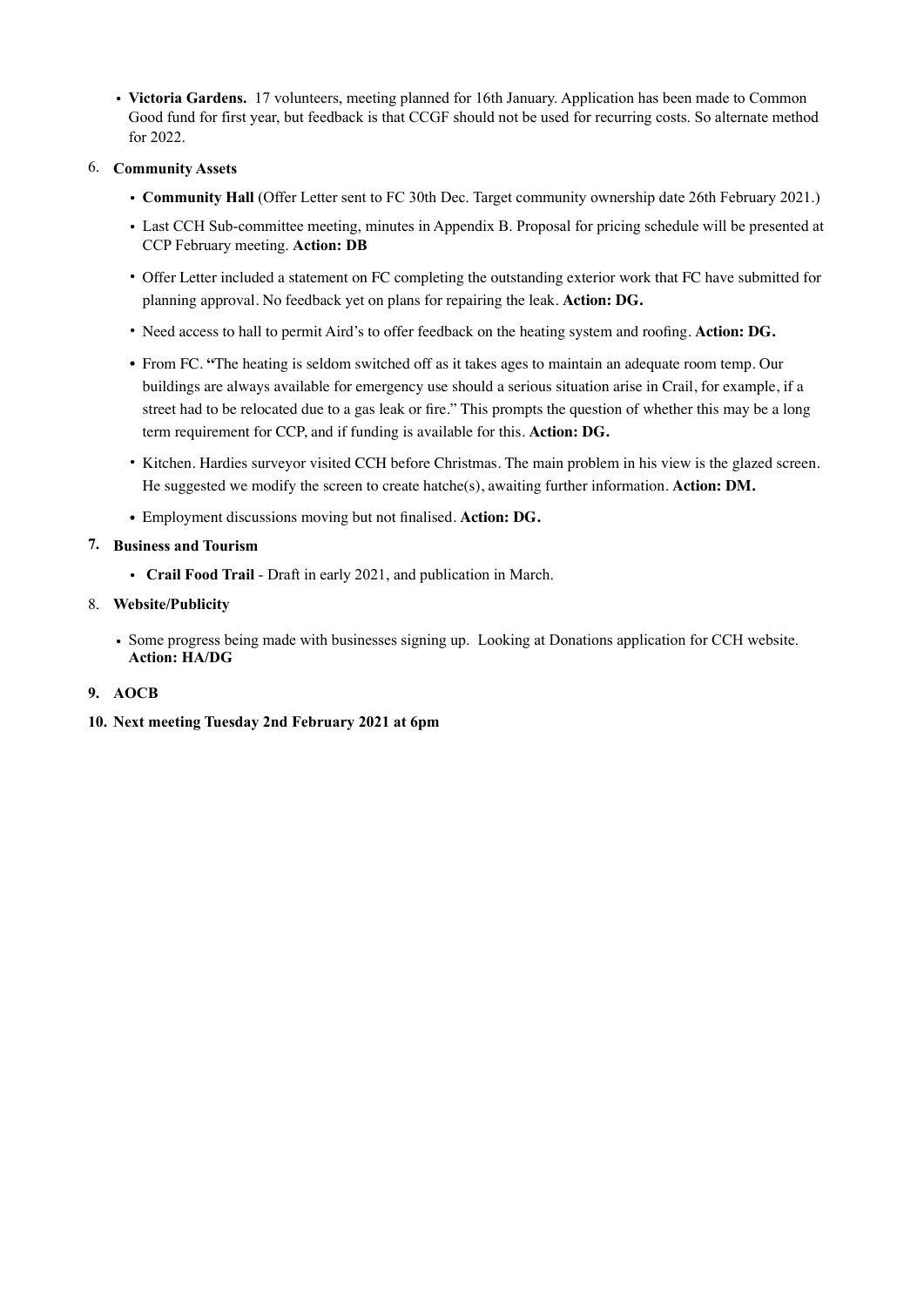Appendix A. CRAIL COMMUNITY PARTNERSHIP

RBS RECONCILIATION AS AT …………… 30th December 2020

| <b>FIGURES FROM BANK STATEMENT</b>    |     |                             |  |  |
|---------------------------------------|-----|-----------------------------|--|--|
| Balance as at 30th December 2020      |     | £31,033.12                  |  |  |
| ADD: To be lodged                     |     | $\pmb{\mathsf{f}}$<br>50.00 |  |  |
| DEDUCT: Non presented cheques and D/D |     | <b>NIL</b><br>£             |  |  |
|                                       | Sub | £31,083.12*                 |  |  |
| Restricted Funds (see below*)         |     | £ 24,654.40                 |  |  |
| ٠                                     |     |                             |  |  |
| Crail Info                            |     | £<br>670.00                 |  |  |
| <b>Net Bank Position</b>              |     | £ 5,758.72                  |  |  |
| Crail Common Good Fund - Approved     |     | £23,520.00                  |  |  |
| Drawn to date                         |     | £23,520.00                  |  |  |
| Possible further draw down            |     | £ NIL                       |  |  |

• Includes £1,552.40 remaining from Crail Food Festival £3,000.00 to meet costs of survey and design plans in respect of the Community Hall and private donation of £3,000 towards kitchen.

Grant of £670 from Fife Council now transferred to Wee Crailers. Includes £490 (net) grant to Monday Meetings (Monday Club) from Fife Council Includes £3,300.00 grant from Awards for All (National Lottery for use by Monday Meetings only. Includes crowd funding Bow Butts £4,963.00 South Kilminning £8,224.87 Pinkerton £3,124.13

| Scottish Land Fund Grant | £8,424.00 |
|--------------------------|-----------|
| Drawn to date            | £8,424.00 |

Prepared by Andrew Purves 30th December 2020